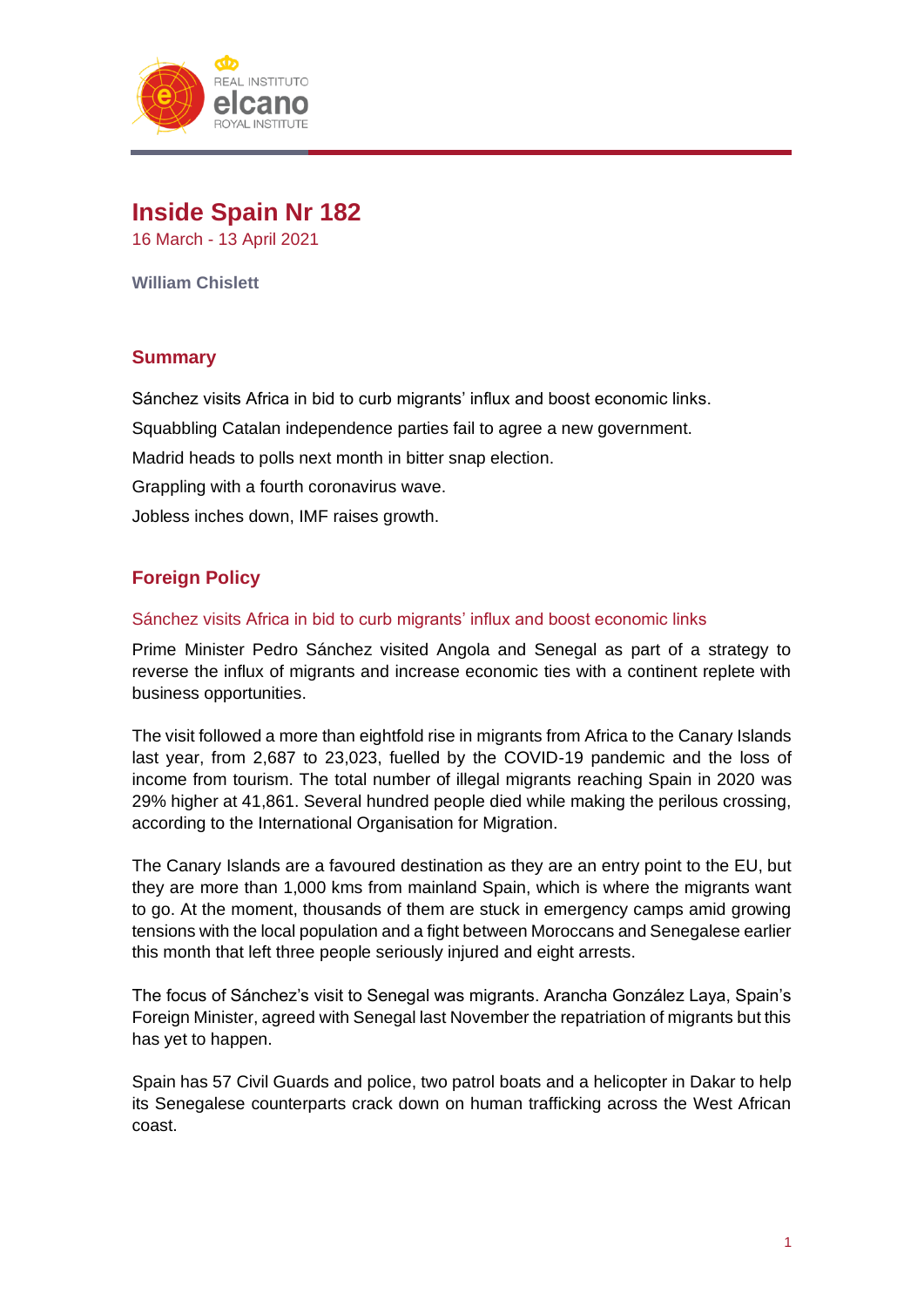Oil-rich Angola (50% of its GDP) meanwhile holds out business opportunities for Spanish companies, some of whose executives accompanied Sánchez. The country is seeking to diversify its economy.

Spain's Africa Focus 2023 strategy has education measures including one called Erasmus+ to encourage Africans to come to Spain to train for jobs needed in the country, and support for law enforcement agencies combating people smugglers. The Cervantes Institute will open in Dakar after the summer its first centre for teaching Spanish in sub-Saharan African.

Sánchez has already visited Algeria, Mali and Mauritania and there is a pending bilateral summit with Morocco.

# **Domestic Scene**

# Squabbling Catalan independence parties fail to agree a new government

Catalonia is headed for the polls again if there is no agreement by 26 May on a new government, following the failure last month of the three pro-independence parties, which won an absolute majority in February's election, to elect the region's new Premier.

Such are the divisions that Pere Aragonès, leader of Catalan Republican Left (ERC), who became Catalonia's acting Premier in 2020 when Quim Torra of Together for Catalonia (JxCat) stepped down after he was barred from public office for 18 months for refusing to remove banners during an election campaign from a public building calling for the release of nine jailed separatists, failed to be elected Premier by parliament. He lost the first investiture vote (by qualified majority) on 26 March and the second on 30 March (simple majority), because JxCat's deputies abstained.

ERC won one more seat than JxCat and together with the Popular Unity Candidacy (CUP) have 74 of the 135 seats (see Figure 1). ERC reached an agreement with CUP, which voted in favour of Aragonès, but not with JxCat.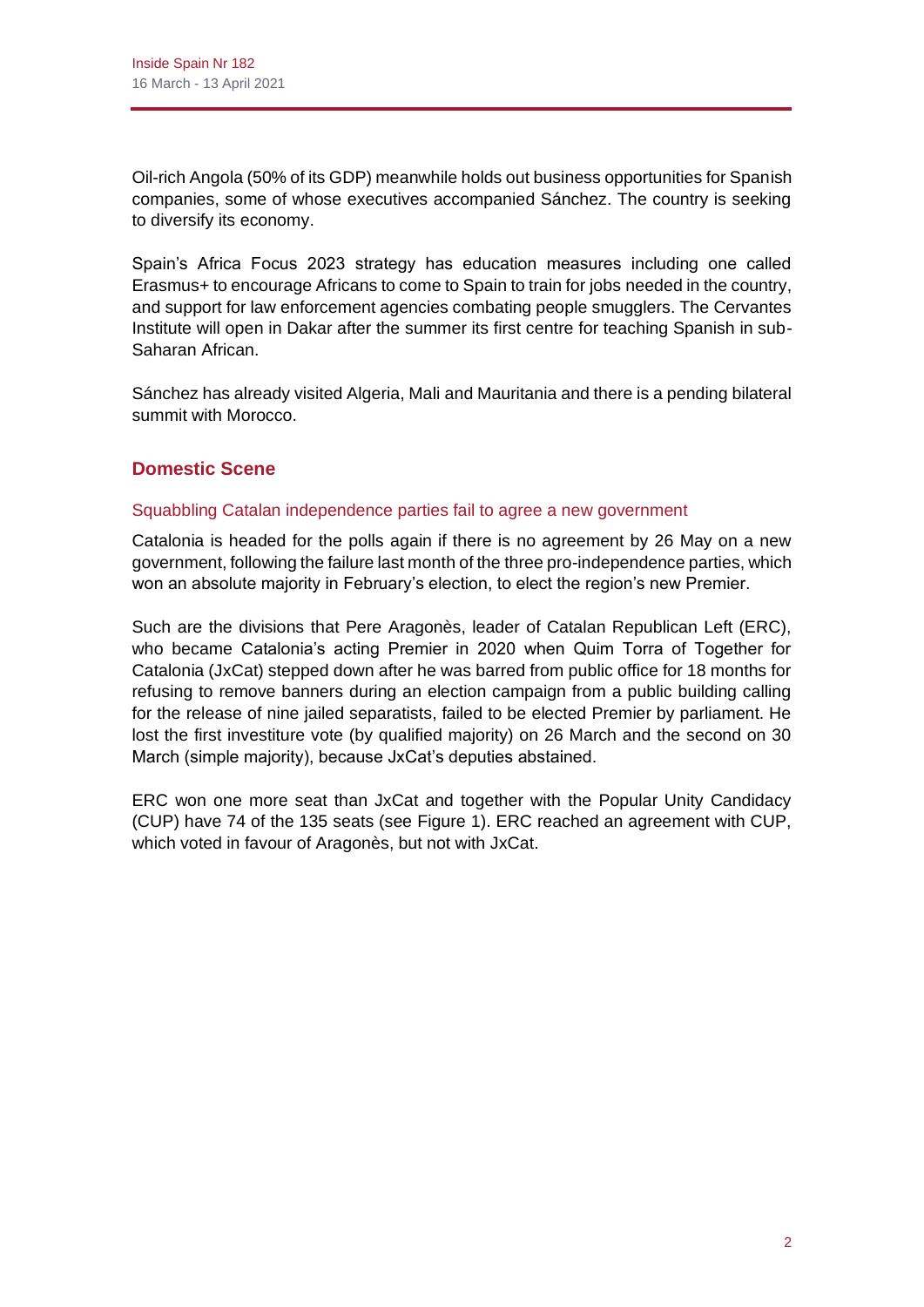|                                          | 2021 | % of votes | 2017 | % of votes |
|------------------------------------------|------|------------|------|------------|
| <b>Catalan Socialist Party</b><br>(PSC)  | 33   | 23.0       | 17   | 13.9       |
| Catalan Republican Left<br>(ERC)         | 33   | 21.3       | 32   | 21.4       |
| <b>Together for Catalonia</b><br>(JxCat) | 32   | 20.1       | 34   | 21.6       |
| <b>VOX</b>                               | 11   | 7.7        |      |            |
| <b>Popular Unity Candidacy</b><br>(CUP)  | 9    | 6.7        | 4    | 4.5        |
| Catalunya en Comú-Podem                  | 8    | 6.9        | 8    | 7.5        |
| Ciudadanos (Cs)                          | 6    | 5.6        | 36   | 25.3       |
| Popular Party (PP)                       | 3    | 3.8        | 4    | 4.2        |
| Voter turnout                            |      | 53.6       |      | 79.1       |

#### **Figure 1. Catalan parliamentary elections, 2021 and 2017 results (number of seats and % of votes)**

Source: Catalan Government.

ERC takes a more gradual approach to independence than the confrontational JxCat, whose former leader, Carles Puigdemont, the Catalan Premier at the time of the illegal referendum, fled to Belgium. The means might be different, as Aragonès is apparently in favour of negotiating a referendum, but the goal is the same.

Puigdemont, who was stripped of his immunity as an MEP by the European Parliament last month and faces possible extradition to Spain on charges of sedition and misappropriation of public funds, wants a clearly defined role for his *Consell per la República* (Council for the Republic) which he set up in his self-imposed exile in Waterloo.

The pro-independence parties won, for the first time, more than 50% of the voter turnout, but only 53.6% of people eligible to vote went to the polls, due to the pandemic, political disaffection and fatigue after a decade of the secession conflict, compared with 79.1% in 2017. That hardly gives these parties a clear mandate to continue to push for secession.

As a result of the blocking of a new government, the outgoing government is barely visible in Catalan public life, epitomised by not a single representative attending the presentation of the plan by car producer SEAT last month to create a state-of-the-art factory for electric cars, in the presence of King Felipe VI and Prime Minister Pedro Sánchez.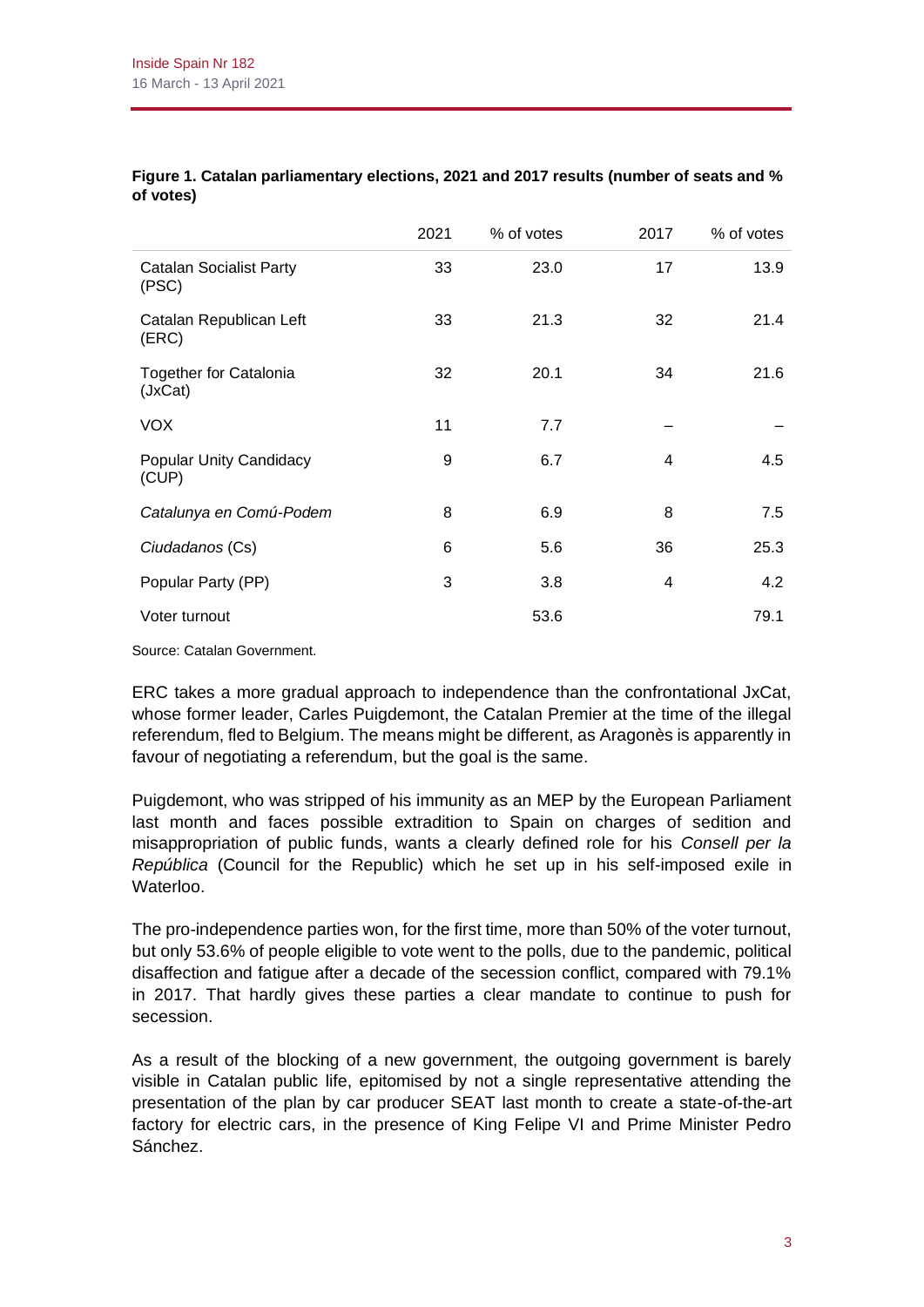## Madrid heads to polls next month in bitter snap election

*Madrileños* go to the polls on 4 May in a snap election that could reshape the political landscape. The incumbent Popular Party (PP) is forecast to double its number of seats in the region's 132-seat parliament, according to GAD3, but it may have to govern with the active or passive support of the hard-right VOX (see Figure 2).

|                      | Number of seats 2021 | Number of seats 2019 |
|----------------------|----------------------|----------------------|
| <b>Popular Party</b> | 62-63                | 30                   |
| <b>Socialists</b>    | 33-34                | 37                   |
| Ciudadanos           | 0                    | 26                   |
| Más Madrid           | $17 - 19$            | 20                   |
| <b>VOX</b>           | 12                   | 12 <sup>2</sup>      |
| Unidas Podemos       | 10                   | 7                    |
|                      |                      |                      |

#### **Figure 2. Madrid regional elections, number of seats forecast in 2021 and results in 2019**

Source: GAD3.

The election was triggered last month by a bungled attempt by Ciudadanos (Cs) to unseat the PP government in Murcia in which it was the junior partner. Isabel Díaz Ayuso, Madrid's Premier, dissolved her coalition in order to prevent a similar move by Cs, her junior partner, and called an election (not due until 2023). The PP has ruled Madrid since 1995 (see Figure 3).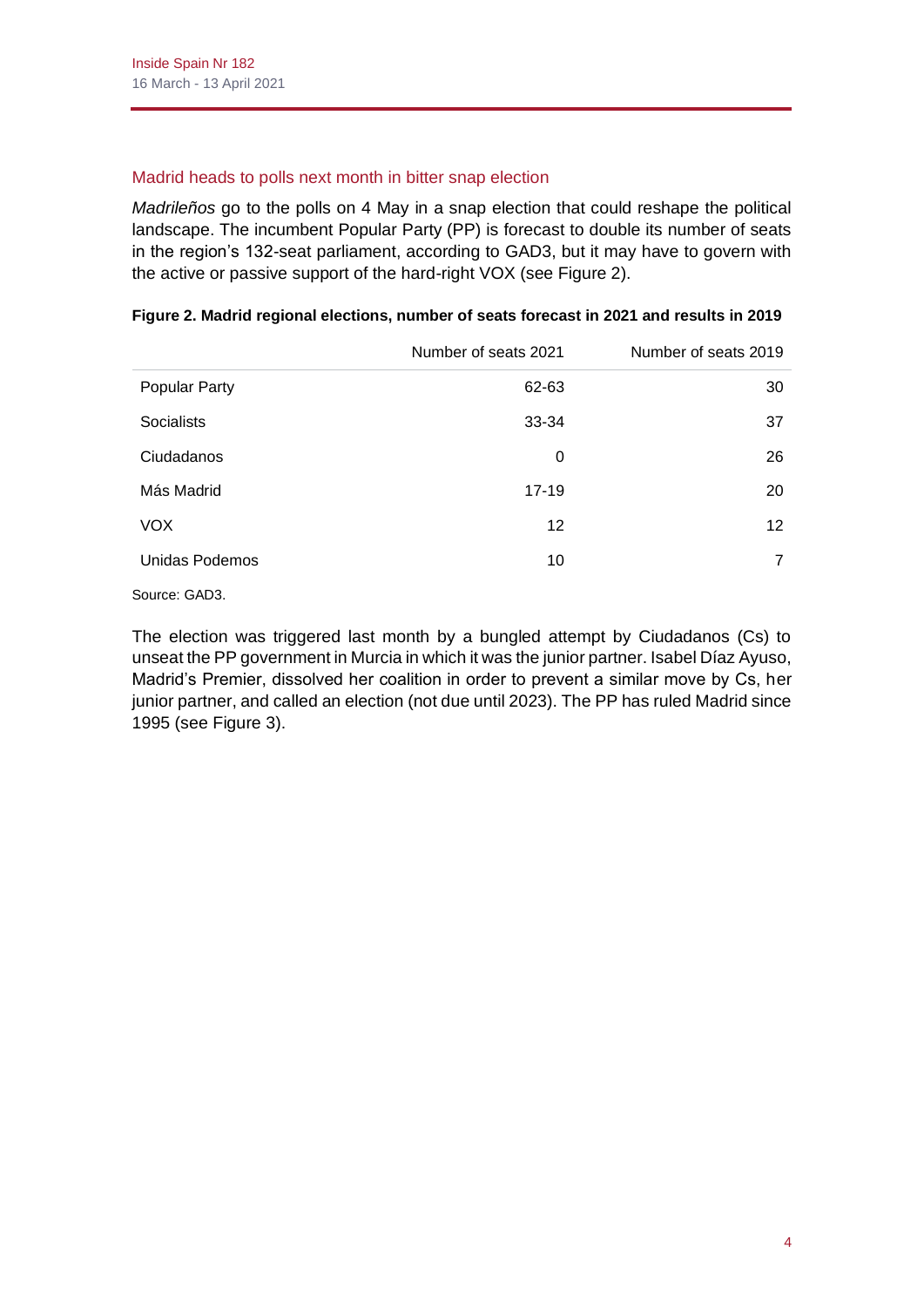|             | Socialists | Popular<br>Party (1) | Unidas<br>Podemos | <b>VOX</b> | Ciudadanos | Main<br>other |
|-------------|------------|----------------------|-------------------|------------|------------|---------------|
| 1983        | 50         | 34                   |                   |            |            | 9(2)          |
| 1987        | 39         | 32                   |                   |            |            | 25(3)         |
| 1991        | 34         | 47                   |                   |            |            | 13(4)         |
| 1995        | 30         | 51                   |                   |            |            | 16(5)         |
| 1999        | 36         | 49                   |                   |            |            | 8(5)          |
| May<br>2003 | 40         | 47                   |                   |            |            | 8(5)          |
| Oct 2003    | 39         | 48                   |                   |            |            | 9(5)          |
| 2007        | 34         | 53                   |                   |            |            | 9(5)          |
| 2011        | 26         | 52                   |                   |            |            | 16(6)         |
| 2015        | 25         | 33                   | 19                |            | 12         | 10(7)         |
| 2019        | 27         | 22                   | 6                 | 9          | 19         | 15(8)         |

#### **Figure 3. Madrid regional elections, 1983-2019, percentage of votes by main parties**

(1) Popular Alliance in 1983 and 1987. (2) Spanish Communist Party. (3). Democratic and Social Centre (CDS) 17% and United Left 8%. (4) United Left 10% and CDS 3%. (5) United Left. (6) United Left 10% and UPyD 6%. (7) United Left and Greens 4% and UPyD 2%. (8) Más Madrid.

The decision of Pablo Iglesias, the head of the hard-left Unidas Podemos (UP), to step down as Deputy Prime Minister in the Socialist-led central government and throw himself into the fray, because he sees a risk of 'an extreme right-wing government', led Díaz Ayuso to simplistically term the election as a choice between 'freedom and communism'.

Because of the way seats are distributed, a further collapse of Cs –whose seats in the national parliament dropped from 57 in the April 2019 election to 10 in the November election that same year– would benefit the PP if Cs wins less than 5% of votes, the threshold for entering the regional parliament, and no seats.

Ángel Gabilondo, the Socialists' candidate, is giving UP a wide berth, although his party rules at the national level with it, as he pursues centrist voters, to the detriment of Cs, while the PP is caught in a bind with VOX, not wishing to be too aggressive or too tolerant of its policies. Díaz Ayuso is very popular in the hospitality sector as, unlike other regions, she has kept restaurants, bars and hotels open, despite Madrid having a coronavirus incidence rate that is much higher than the national average (see Figure 5).

Iglesias's presence will split the left-wing vote as Íñigo Errejón, the co-founder of UP who broke with him, refused to join forces and will continue to run on his own with Más Madrid.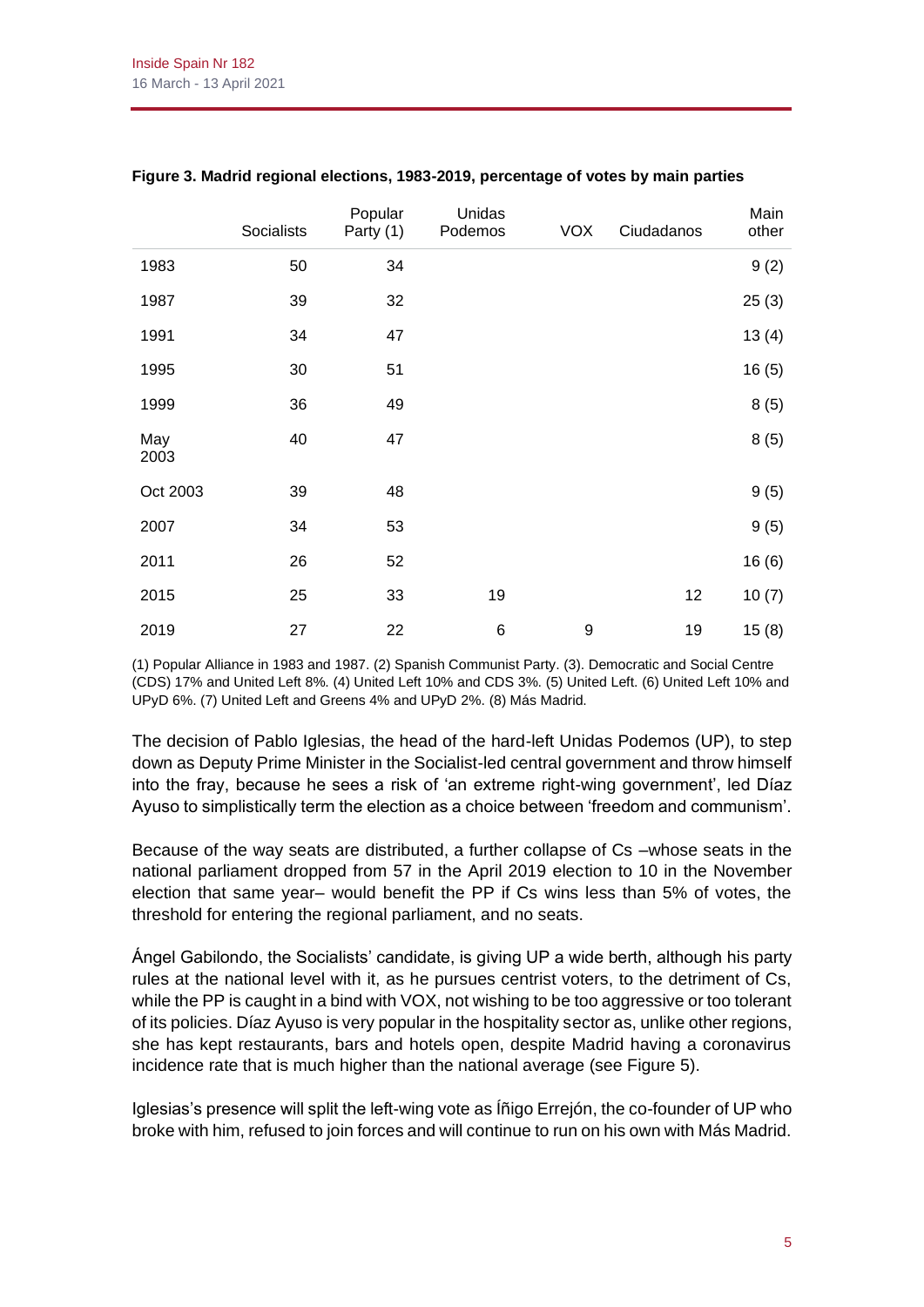#### Grappling with a fourth coronavirus wave

The 14-day cumulative number of cases per 100,000 people, a key contagion metric, dropped to just over 150 at the end of March from a peak of 900 in January and then began to rise again to 199 on 12 April, triggering a fourth coronavirus wave.

Despite the bad news, Prime Minister Pedro Sánchez felt confident enough to announce that the six-month state of emergency declared on 25 October 2020 will not be extended beyond 9 May. The 17 regional governments will still be able to enforce some restrictions, but might face legal problems in doing so as they could be challenged in courts. Some experts questioned the wisdom of Sánchez's announcement.

Spain has the world's ninth-highest number of cases (3.37 million) and a death toll from COVID-19 of more than 76,000 (see Figure 4).

|             | Total cases | Total deaths | Cases/1mn pop. | Deaths/1mn<br>pop. |
|-------------|-------------|--------------|----------------|--------------------|
| 1. US       | 31,990,143  | 576,298      | 96,206         | 1,733              |
| 2. India    | 13,689,453  | 171,089      | 9,845          | 123                |
| 3. Brazil   | 13,521,409  | 355,031      | 63,262         | 1,661              |
| 4. France   | 5,067,216   | 99,135       | 77,497         | 1,516              |
| 5. Russia   | 4,649,710   | 103,263      | 31,851         | 707                |
| 6. UK       | 4,373,343   | 127,100      | 64,159         | 1,865              |
| 7. Turkey   | 3,903,573   | 34,182       | 45,900         | 402                |
| 8. Italy    | 3,779,594   | 114,612      | 65,284         | 1,898              |
| 9. Spain    | 3,370,256   | 76,525       | 72,062         | 1,636              |
| 10. Germany | 3,021,064   | 79,110       | 35,968         | 942                |

#### **Figure 4. Reported cases and deaths by the 10 main countries**

Source[: https://www.worldometers.info/coronavirus/#countries](https://www.worldometers.info/coronavirus/#countries) at 12/IV/2021

Madrid, which will hold a snap election on 4 May, has an infection rate of 336 (see Figure 5). Isabel Díaz Ayuso, the region's Popular Party Premier, has kept bars, restaurants and hotels open, despite the high infection rate, which is almost double the national average. Madrid accounts for 14% of Spain's population, 19% of total notified coronavirus cases and 27% of hospitalised cases.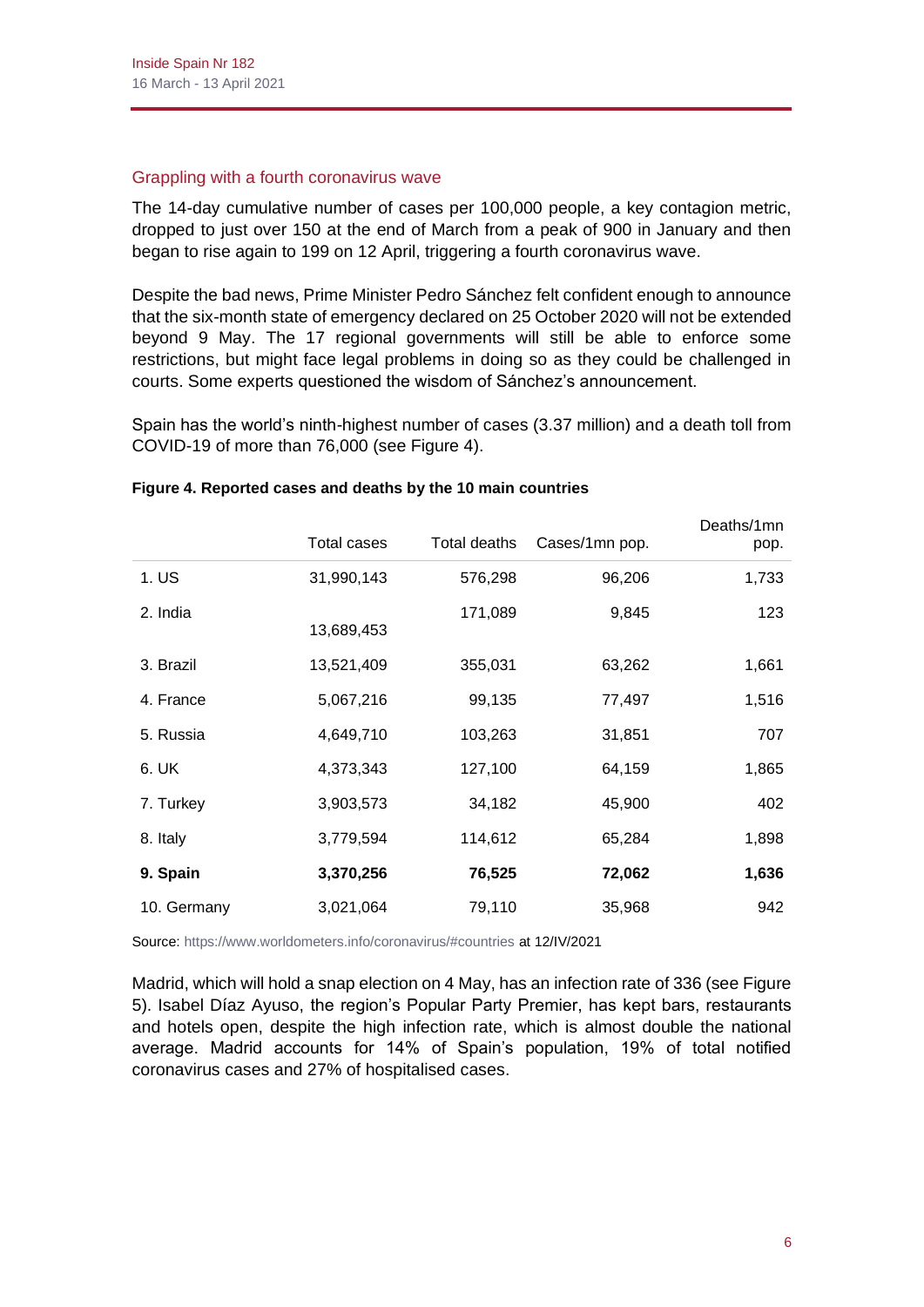|                         | 15 February 2021 | 15 March | 12 April |
|-------------------------|------------------|----------|----------|
| Andalucía               | 498              | 122      | 225      |
| Aragón                  | 434              | 140      | 218      |
| Asturias                | 416              | 178      | 163      |
| <b>Balearic Islands</b> | 187              | 43       | 57       |
| <b>Basque Country</b>   | 406              | 174      | 320      |
| Canary Islands          | 133              | 120      | 134      |
| Cantabria               | 223              | 95       | 161      |
| Castilla y León         | 508              | 108      | 196      |
| Castilla-La Mancha      | 399              | 72       | 157      |
| Catalonia               | 325              | 166      | 227      |
| Extremadura             | 241              | 55       | 135      |
| Galicia                 | 374              | 77       | 75       |
| Madrid                  | 559              | 223      | 336      |
| Murcia                  | 287              | 66       | 67       |
| Navarre                 | 280              | 127      | 425      |
| La Rioja                | 405              | 77       | 211      |
| Valencia                | 506              | 45       | 36       |
| Spain (1)               | 417              | 129      | 199      |

## **Figure 5. Coronavirus (COVID-19) 14-day cumulative number of cases per 100,000 people by regions**

(1) Including the North African enclaves of Ceuta and Melilla.

Source: Health Ministry.

The vaccine rollout has been slow, compared to countries such as the US and UK (see Figure 6).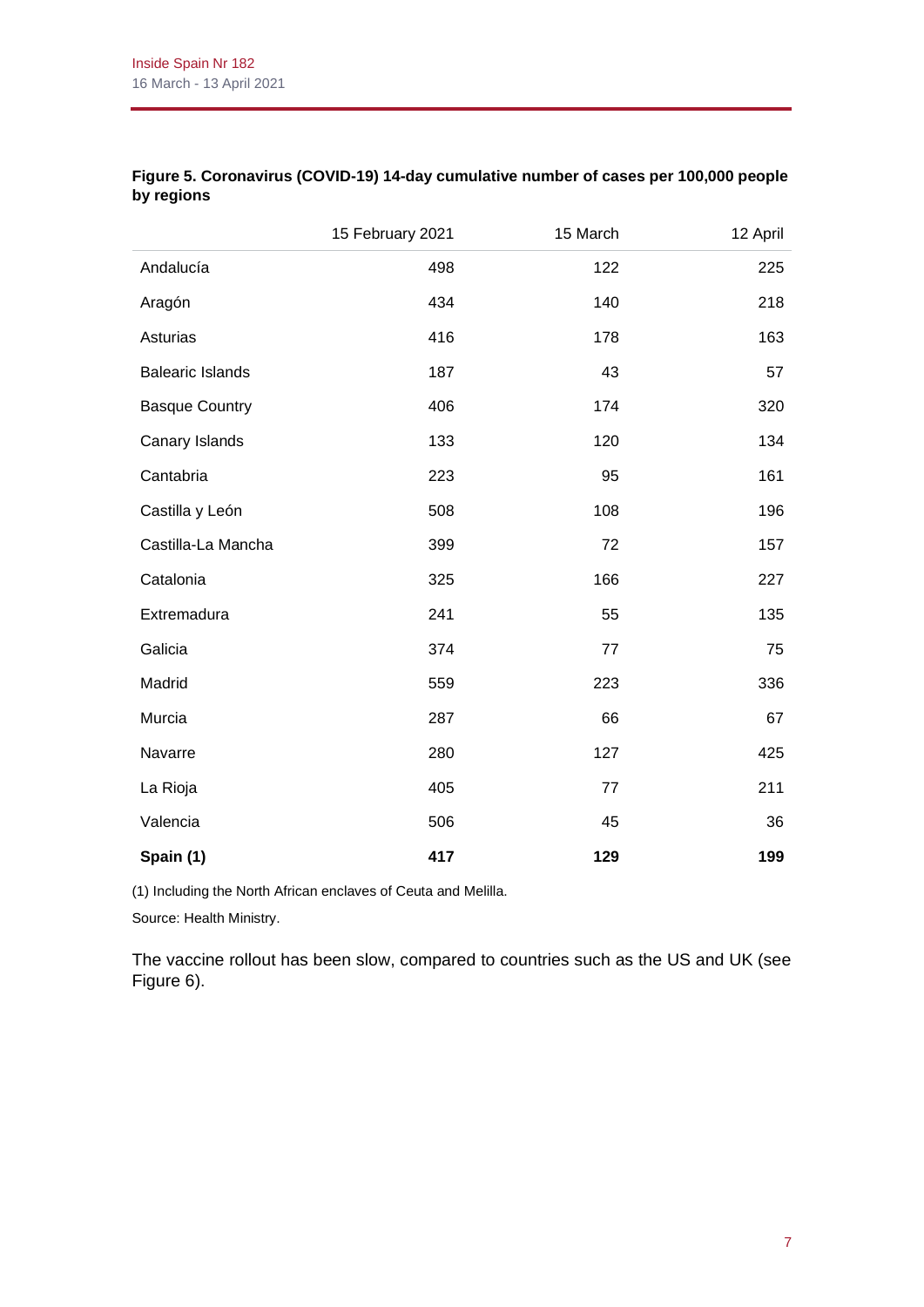|                      | % of the population |
|----------------------|---------------------|
| United Kingdom       | 47.3                |
| <b>United States</b> | 35.6                |
| France               | 15.8                |
| Germany              | 15.7                |
| <b>Spain</b>         | 15.3                |
| Italy                | 15.0                |
|                      |                     |

#### **Figure 6. Share of the population that received at least one COVID-19 vaccine dose (1)**

(1) This may not equal the share that are fully vaccinated if the vaccine requires two doses.

Source[: https://ourworldindata.org/covid-vaccinations?country=ESP~FRA~DEU~ITA~GBR~USA.](https://ourworldindata.org/covid-vaccinations?country=ESP~FRA~DEU~ITA~GBR~USA)

A big rise in deliveries of the vaccine as of this month will enable 70% of the adult population (33 million people) to be inoculated by the end of August, according to Sánchez. Spain expects 87 million doses by September, 38 million of them between April and June. The government's vaccination targets (full dosis) are as follows:

- 3-9 May: 5 million people (10% of the population)
- 31 May-6 June: 10 million (21%)
- 14-20 June: 15 million (31%)
- 19-25 June: 25 million (53%)
- End of August: 33 million (70%)

Spain has joined other countries in limiting use of the AstraZeneca vaccine, in its case to those between 60 and 69, following extremely rare cases of blood clots in younger people who received the vaccine. Previously, the vaccine was administered to those under 65.

The vaccination rollout needs to gather pace in order for Spain to have some kind of 'normal' tourism season in the summer, be it with foreigners or Spaniards on staycation. The sector generates 12% of GDP and a proportionately larger share of jobs. The year 2020 saw a drop of 65 million in the number of foreign tourists.

The government's decree that facemasks have to be worn in all outdoor spaces, including beaches, even when social distancing can be maintained, provoked an angry response from the tourist industry. 'We're going through hell with thousands of jobs and businesses threatened and now they want to turn the beaches into open-air field hospitals', railed José Luis Zoreda, Vice-president of Execltur, the body that represents the industry.

The government changed tack and said masks only had to be worn if social distancing could not be maintained.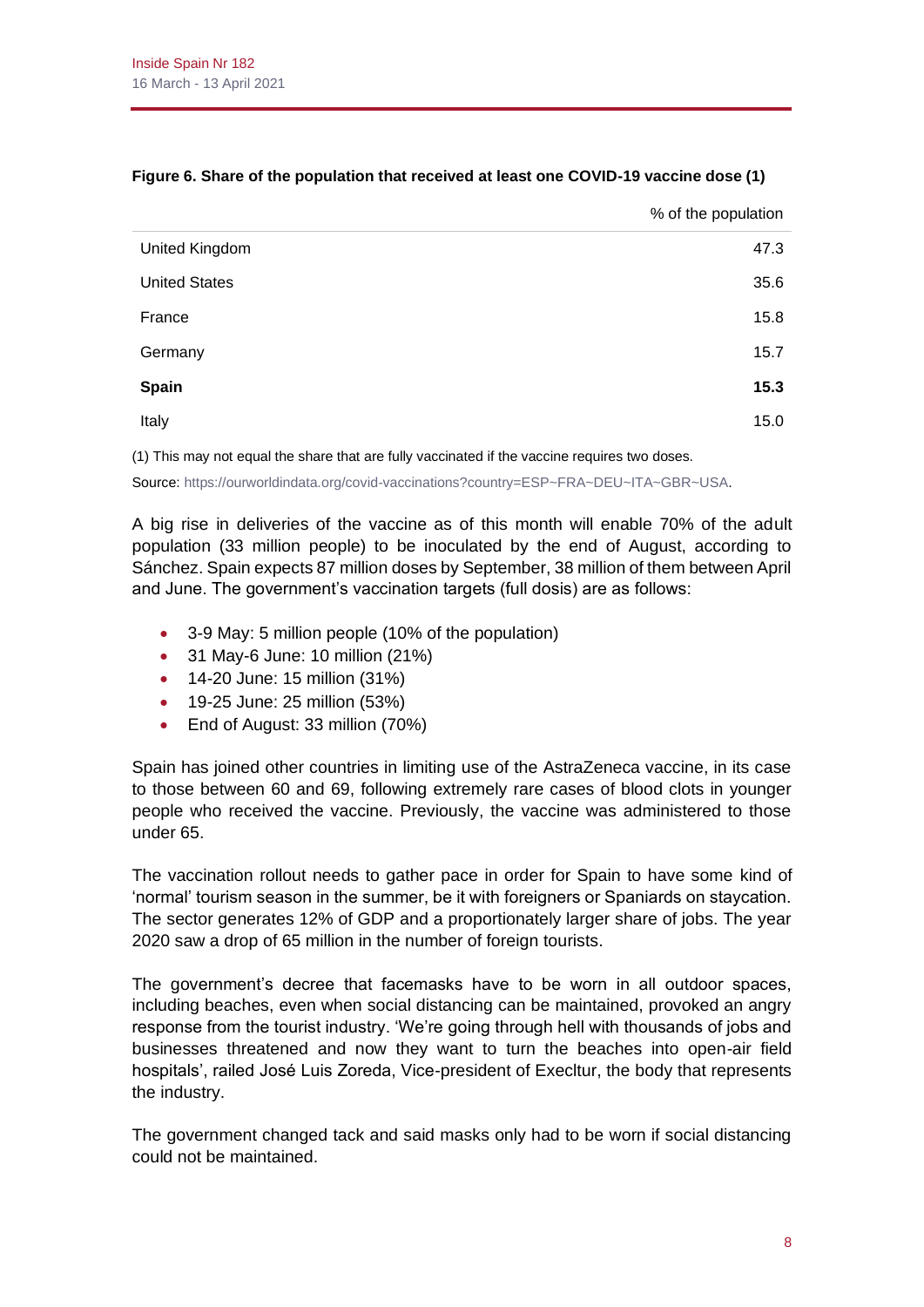While tourism has suffered mightily, schools have held up well. Upper secondary and primary students lost 45 days of schooling on average last year, well below the OECD average, according to a report published this month (see Figure 7). Most of these days were lost in the first wave of the pandemic (March-June). Since then tighter protocols and the ability to keep classroom windows open, unlike in much colder countries such as Sweden, enabled schools to keep going. Some schools on the coast held classes on the beach.

|               | Upper secondary | Primary     |
|---------------|-----------------|-------------|
| Italy         | 90              | 60          |
| Sweden        | 69              | $\mathbf 0$ |
| OECD average  | 64              | 54          |
| Portugal      | 47              | 50          |
| Spain         | 45              | 45          |
| England       | 44              | 34          |
| France        | 39              | 29          |
| Germany       | 23              | 24          |
| Source: OECD. |                 |             |

#### **Figure 7. Number of teaching days (excluding school holidays, public holidays and weekends) where schools were fully closed in 2020**

# Euthanasia legalised

Spain became the fifth country in the world to legalise euthanasia and assisted suicide for people with serious and incurable diseases who want to end their life. Congress approved the law by 202 in favour, two abstentions and 141 against.

Prior to the law, which will come into force in June, helping someone to die carried a prison sentence of up to 10 years.

The 141 'no' votes came from the Popular Party and the hard right VOX, which said it would challenge the law before the Constitutional Court.

An opinion poll in 2019 showed close to 90% of Spaniards were in favour of decriminalising euthanasia.

## Franco regime Official Secrets Law to be finally reformed

The government intends to reform the 1968 Official Secrets Law, the bane of historians, among others, which has suppressed the release of documents from the 1936-39 Civil War, General Franco's dictatorship that followed it until 1975, the 1981 coup attempt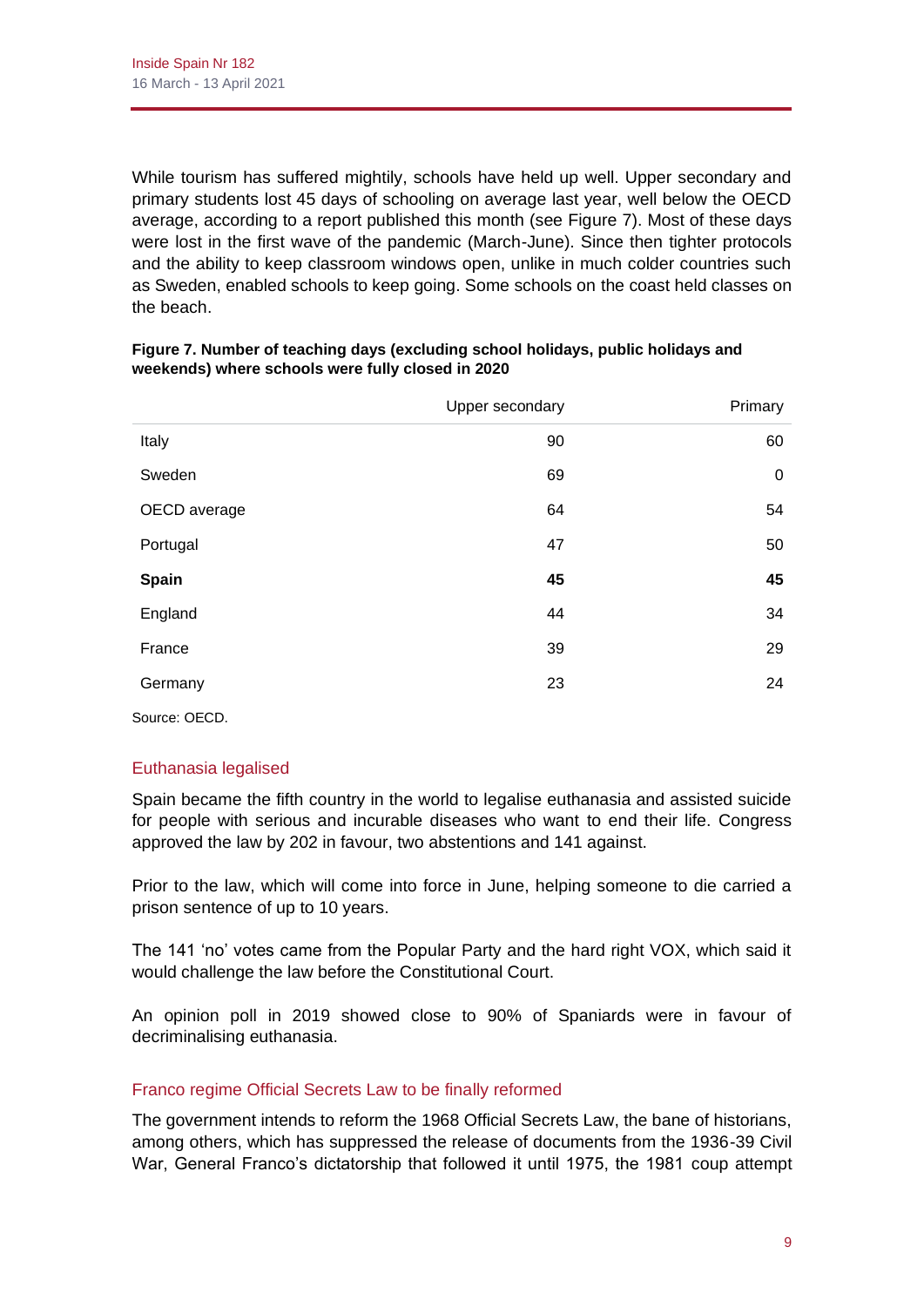against the democratically-elected government and the 'dirty war' against the Basque terrorist group ETA, to name just a few of the key events.

Unlike countries such as the UK, which has a 30-year rule, documents in Spain can remain out of the public domain indefinitely unless a Ministry or an official body intervenes to have them declassified. It is easier for historians to find documents about the above events abroad, declassified by the CIA or MI6, for example.

Both the Socialists and the conservative Popular Party blocked moves in the past to reform the law.

A government commission is studying the issue and looking at legislation in other countries in order to bring Spain finally into line with democratic norms. It promises to have a new law in place before the end of its term in office in November 2023.

The continued secrecy in which Spain's recent past is shrouded is a blemish on the country's democracy, which is now more than sufficiently consolidated to cope with the past, however unpleasant revelations might be.

## Spain rises in happiness ranking

Despite being hit hard by COVID-19, Spain rose in the latest World Happiness Ranking, from  $27<sup>th</sup>$  to  $24<sup>th</sup>$  out of 149 countries on a slightly higher score (see Figure 8).

| Figure 8. Happiness ranking (average life evaluations) based on the 2020 surveys |  |
|----------------------------------------------------------------------------------|--|
| compared to those in 2017-2019                                                   |  |
|                                                                                  |  |

| Rank       | Score out of 10,<br>2020 | Rank by 2017-19 score | Score, 2017-19 |
|------------|--------------------------|-----------------------|----------------|
| 1. Finland | 7.889                    | 1                     | 7.809          |
| 7. Germany | 7.312                    | 15                    | 7.076          |
| 14. US     | 7.028                    | 16                    | 6.940          |
| 18. UK     | 6.798                    | 13                    | 7.165          |
| 20. France | 6.714                    | 21                    | 6.664          |
| 24. Spain  | 6.502                    | 27                    | 6.401          |
| 25. Italy  | 6.488                    | 28                    | 6.387          |

Source: World Happiness Report 2021.

The Gallup World Poll is the main source of data and is based on asking respondents to evaluate their life as a whole, using the image of a ladder (10 for the best possible life and 0 for the worst). In order to take into account the impact of the pandemic, life evaluations and positive and negative emotions in 2020 were compared to their averages in 2017-19.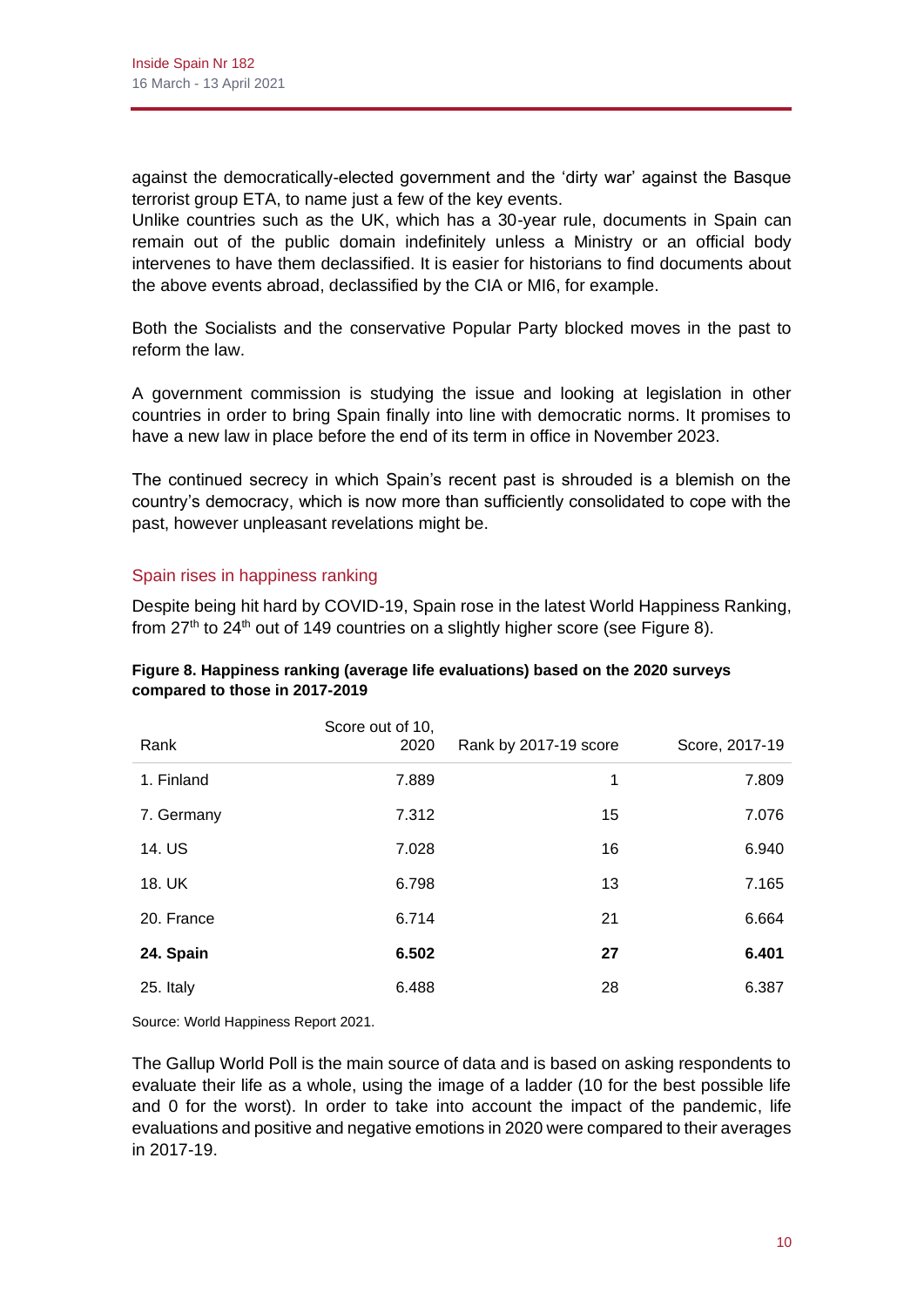The report is prepared by the Sustainable Development Solutions Network and the Centre for Sustainable Development at Columbia University.

## More than 2.6 million Spaniards live abroad

The number of Spaniards registered as living abroad rose 1.4% last year to 2.65 million, 60% of them in the Americas, 37% in Europe and the rest elsewhere. The largest number live in Argentina (see Figure 9).

|               | 1 January 2021 | 1 January 2020 |
|---------------|----------------|----------------|
| Argentina     | 475,938        | 473,519        |
| France        | 279,988        | 273,290        |
| US            | 173,136        | 167,426        |
| Germany       | 172,107        | 167,151        |
| <b>UK</b>     | 169,641        | 152,291        |
| Cuba          | 149,062        | 147,617        |
| Mexico        | 144,845        | 144,553        |
| Venezuela     | 139,608        | 142,302        |
| <b>Brazil</b> | 133,680        | 133,188        |
| Switzerland   | 127,011        | 124,414        |
| Source: INE.  |                |                |

#### **Figure 9. Top 10 countries where Spaniards live**

# **The Economy**

## Jobless inches down, government lowers growth

The number of registered unemployed dropped slightly in March to 3.95 million from just over 4 million in February, excluding 743,628 workers still furloughed (909,661 in February and 3.6 million at one point in April 2020), as activity picked up ahead of Easter Week. More than 438,000 self-employed workers also did not join the dole queue as they received government aid. The number of jobless was 401,328 higher than in March 2020.

The IMF revised upwards its GDP growth forecast for this year from 5.9% to 6.4%, higher than the OECD's estimate of 5.7%, and held it at 4.7% for next year (see Figure 10). Its projection was in line with the government's downward revision of growth from an overly optimistic 9.8% including the impact of the EU's pandemic recovery funds to 6.5%. Spain's growth would still be above the euro zone average, albeit from a much lower starting point (the economy shrank by almost 11% in 2020).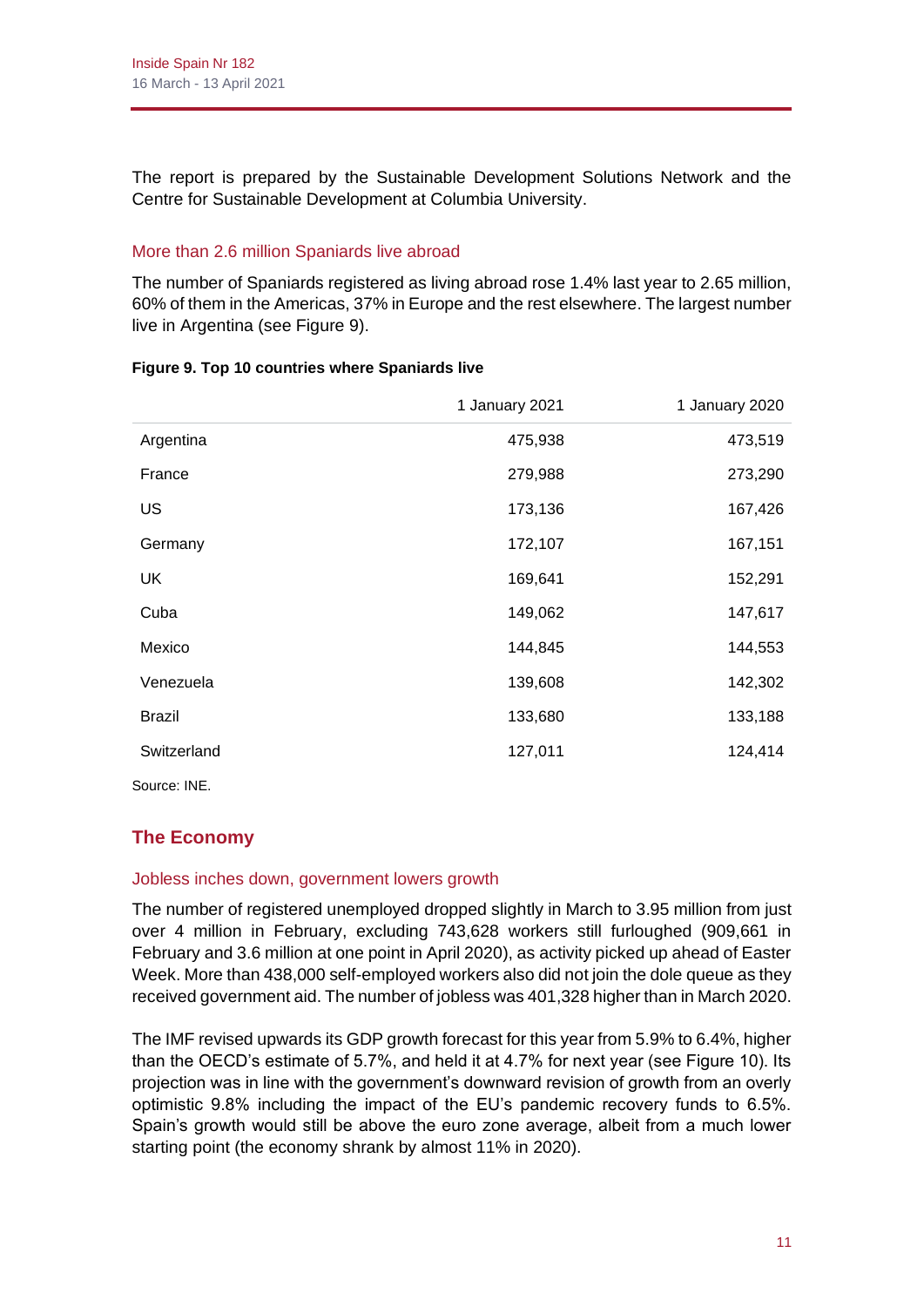**Figure 10. IMF's GDP growth forecasts, 2021 and 2022**

| France            | 5.8 | 4.2 |
|-------------------|-----|-----|
| Germany           | 3.6 | 3.4 |
| Italy             | 4.2 | 3.6 |
| <b>Spain</b>      | 6.4 | 4.7 |
| Euro zone average | 4.4 | 3.8 |

Source: IMF.

The 2020 fiscal deficit came in at 10.09% of GDP and 10.97% including the EU's reclassification of the SAREB 'bad bank' as a public entity, slightly lower than the peak of 11.3% in 2009 during the Great Recession and way up from 2.9% in 2019 (see Figure 11).

#### **Figure 11. Spain's fiscal deficit, 2008-20 (% of GDP)**

| 2008 2009 2010 2011 2012 2013 2014 2015 2016 2017 2018 2019 2020 |                                                        |  |  |  |  |  |  |
|------------------------------------------------------------------|--------------------------------------------------------|--|--|--|--|--|--|
|                                                                  | 4.6 11.3 9.5 9.7 10.7 7.0 5.9 5.2 4.3 3.0 2.5 2.9 10.9 |  |  |  |  |  |  |

Source: Eurostat and Spanish Finance Ministry for 2020.

The central government's deficit was 8.4% of GDP, social security's 2.7% and regional governments' 0.2%. Town halls generated a surplus (0.3%).

Some 85% of the public spending of €53 billion went on easing the impact of the pandemic. Tax revenue was down 8%.

Public debt soared from 95.5% in 2019 to 120%, reflecting the massive borrowing to finance policies to alleviate the impact of the pandemic and the GDP shrinkage (see Figure 12). The impact of including SAREB added three percentage points to public debt in GDP terms.

#### **Figure 12. Spain's public debt, 2008-2020 (% of GDP)**

| 2008 2009 2010 2011 2012 2013 2014 2015 2016 2017 2018 2019 2020 |  |  |  |  |  |  |
|------------------------------------------------------------------|--|--|--|--|--|--|
| 39.7 5.3 60.5 69.9 86.3 95.8 100.7 99.3 99.2 98.6 97.6 95.5 120  |  |  |  |  |  |  |

Source: Eurostat and Spanish Finance Ministry for 2020.

2022